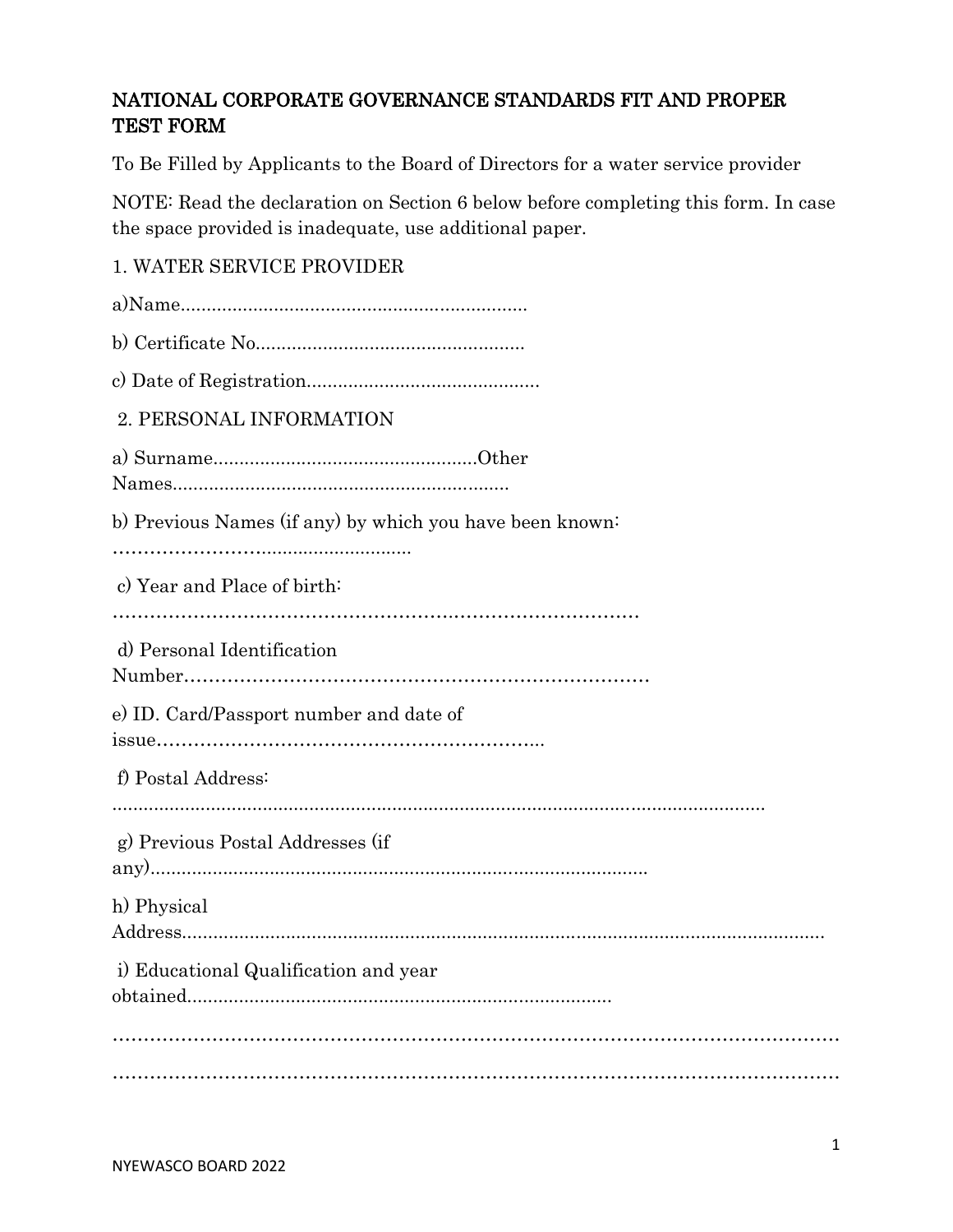| j) Professional Qualifications and years       |
|------------------------------------------------|
|                                                |
|                                                |
|                                                |
|                                                |
|                                                |
| k) Name(s) of your bankers during the last $5$ |
|                                                |
|                                                |

# 3. EMPLOYMENT/ BUSINESS RECORD

| Name of   | Address | Period | Position | Dates - | $Dates -$ | To      |
|-----------|---------|--------|----------|---------|-----------|---------|
| Employer  |         |        | Held     | From    | To        | Reasons |
| /Business |         |        |          |         |           | for     |
|           |         |        |          |         |           | Leaving |
|           |         |        |          |         |           |         |
|           |         |        |          |         |           |         |
|           |         |        |          |         |           |         |
|           |         |        |          |         |           |         |
|           |         |        |          |         |           |         |

# 4. DESCRIPTION OF YOUR PAST AND CURRENT ACTIVITIES

# 4.1 SHAREHOLDING (DIRECTLY OWNED OR THROUGH NOMINEES)

| Name of     | Date of       | Amount of    | $%$ of | Past         |   | Remarks |
|-------------|---------------|--------------|--------|--------------|---|---------|
| Institution | Incorporation | Shareholding |        | Shareholding |   |         |
|             |               |              |        |              |   |         |
|             |               |              |        | А            | B |         |
|             |               |              |        |              |   |         |
|             |               |              |        |              |   |         |
|             |               |              |        |              |   |         |
|             |               |              |        |              |   |         |
|             |               |              |        |              |   |         |

A: Refers to date of closure or surrender of shares

B: Refers to reasons for closure or surrender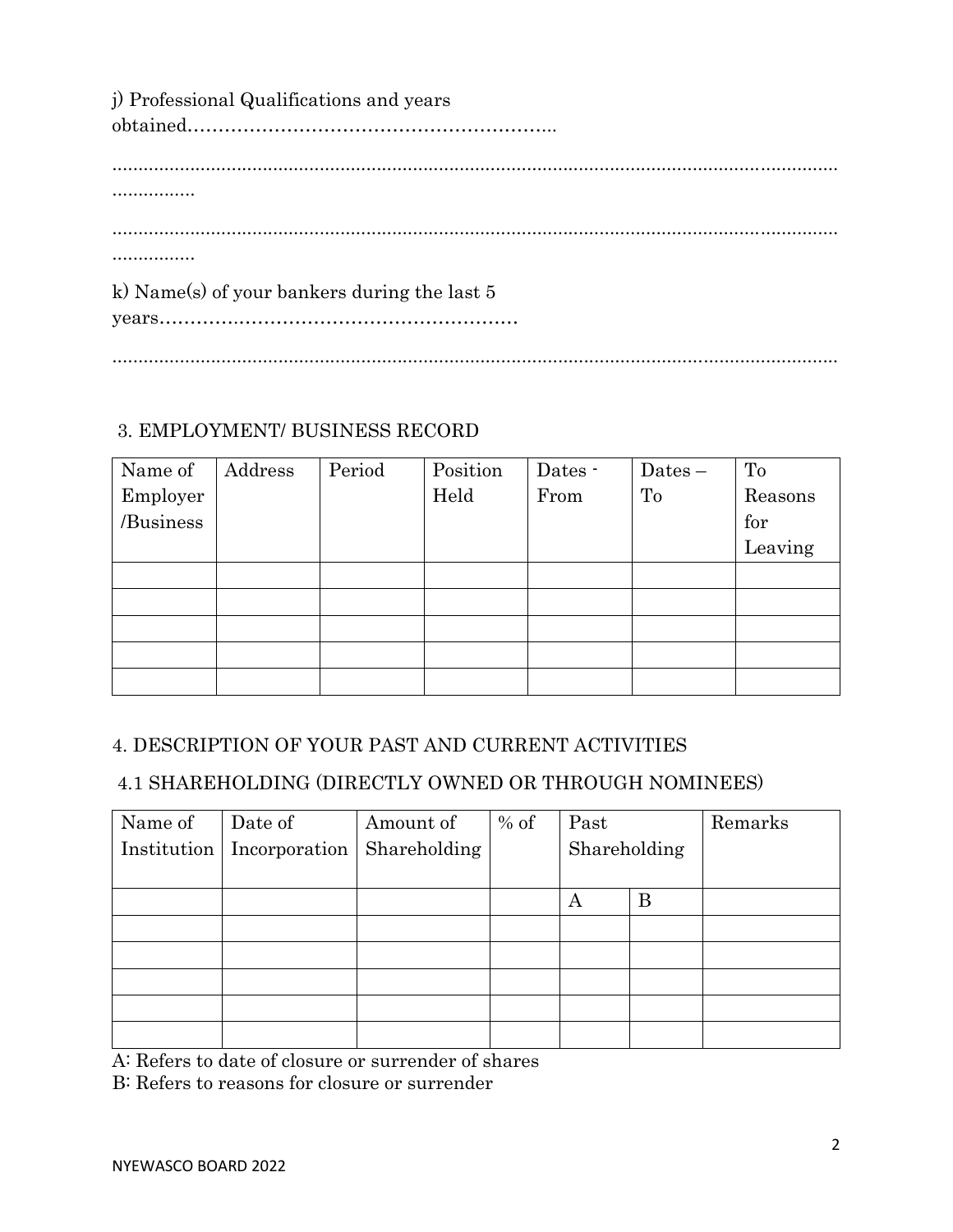### 4.2 DIRECTORSHIP

| Name of     | Date of       | Amount    | Position  | Past          |   | Remarks |
|-------------|---------------|-----------|-----------|---------------|---|---------|
| Institution | Incorporation | of        | held in   | Directorships |   |         |
|             |               | Executive | case of   |               |   |         |
|             |               | or Non    | executive |               |   |         |
|             |               | Executive |           |               |   |         |
|             |               |           |           | $\mathcal{C}$ | D |         |
|             |               |           |           |               |   |         |
|             |               |           |           |               |   |         |
|             |               |           |           |               |   |         |
|             |               |           |           |               |   |         |

C: Refers to date of retirement

D: Refers to reasons for retirement or resignation

#### 4.3 PROFESSIONAL BODIES

| Name of     | Membership | Position | Past Memberships |   | Remarks |
|-------------|------------|----------|------------------|---|---------|
| <b>Body</b> | No         |          |                  |   |         |
|             |            |          | Ε                | F |         |
|             |            |          |                  |   |         |
|             |            |          |                  |   |         |
|             |            |          |                  |   |         |
|             |            |          |                  |   |         |
|             |            |          |                  |   |         |

E: Refers to date of retirement

F: Refers to reasons for retirement or resignation

#### 4.4 SOCIAL CLUBS

| Club name | Membership   Position |      | Past Memberships |   | Remarks |
|-----------|-----------------------|------|------------------|---|---------|
|           | N <sub>0</sub>        | held |                  |   |         |
|           |                       |      |                  | Η |         |
|           |                       |      |                  |   |         |
|           |                       |      |                  |   |         |
|           |                       |      |                  |   |         |
|           |                       |      |                  |   |         |
|           |                       |      |                  |   |         |

G: Refers to date of retirement

H: Refers to reasons for retirement or resignation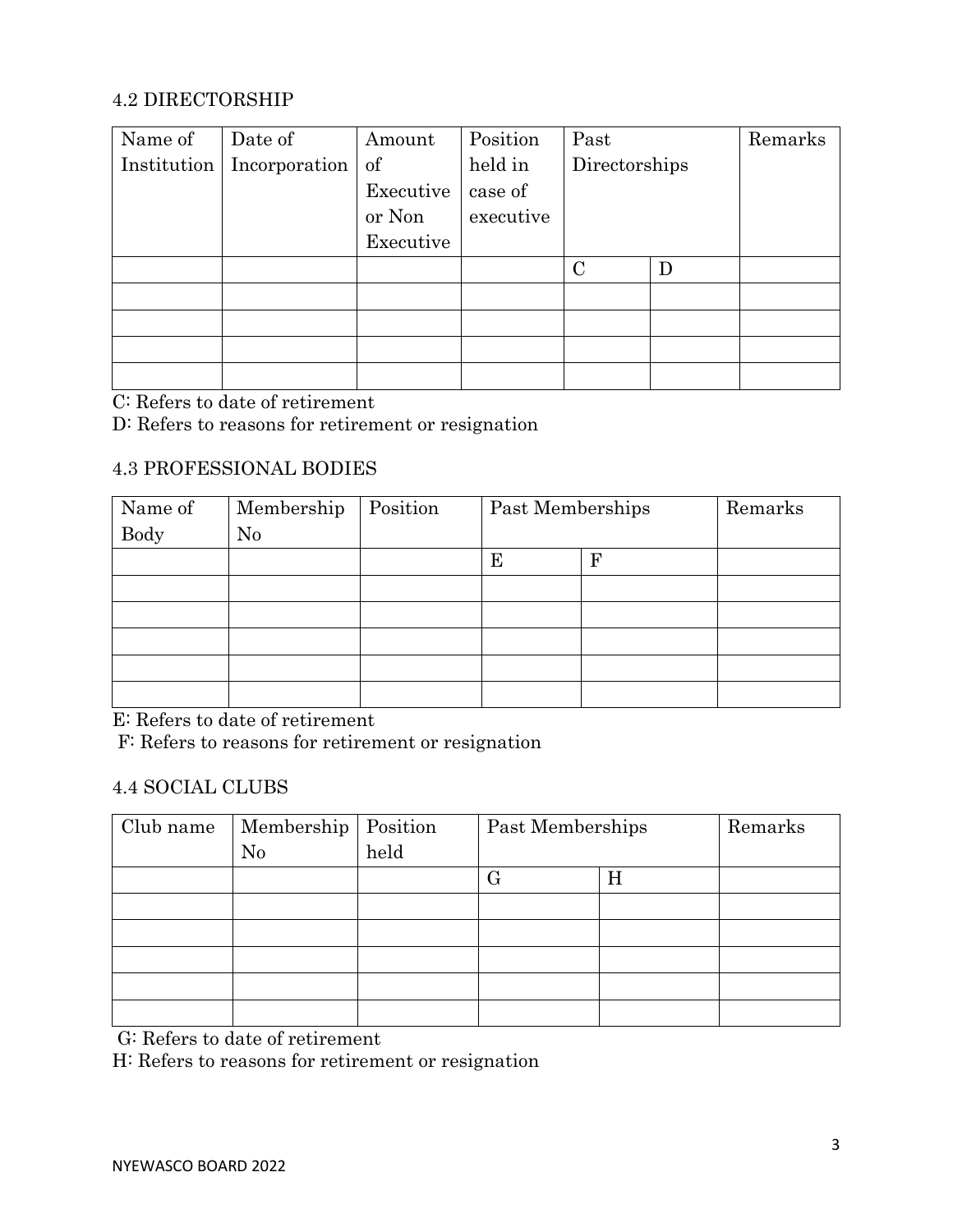#### 4.5 BORROWINGS

| Name of Lending |                                   | Type of | Date of | Security | Value of | Remarks |
|-----------------|-----------------------------------|---------|---------|----------|----------|---------|
|                 | Borrower   Institution   Facility |         | Offer   | offered  | Security |         |
|                 |                                   |         |         |          |          |         |
|                 |                                   |         |         |          |          |         |
|                 |                                   |         |         |          |          |         |
|                 |                                   |         |         |          |          |         |
|                 |                                   |         |         |          |          |         |

\* Borrower to indicate individual/personal as well as the private Company shareholdings in excess of 5%.

### 5. QUESTIONNAIRE

5.1 Have you or has any entity with which you are associated as director, shareholder or manager, ever been investigated by the EACC or the DCIO? ................. If so, give particulars

……………………………………………………………………………………………………… …………………………………………..…………………………………………………………. .……………………………………………..……… ……………………………………………….

Was the investigation completed ? .......................... If so, give particulars on the outcomes .……………………………………………………………………………………………………..

.……………………………………………………………………………………………………

………………………………………………………

5.2 Have you at any time been convicted of any criminal offence in any jurisdiction? ………………… If so, give particulars of the court in which you were convicted, the offence, the penalty imposed and the date of conviction........................................................................................

………………………………………………………………………………………………………

5.3 Have you, or any entity with which you have been involved, been censured, disciplined, warned as to future conduct, or publicly criticized by any regulatory authority or any professional body in any country? ………… If so, give particulars…………………..………………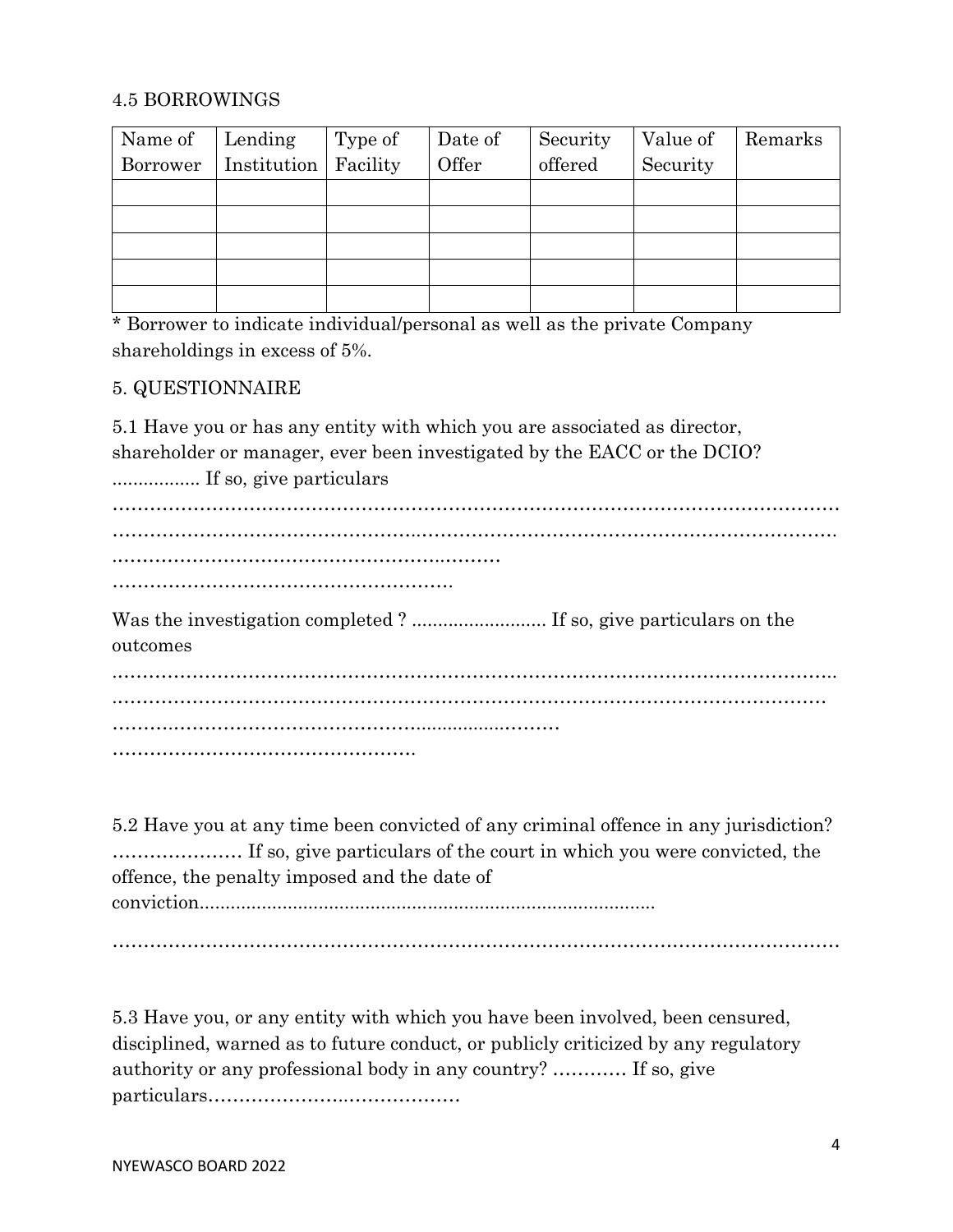.…………………..…………………………............................................................................ ............................................................................................................................................ .........................

5.4 Have you, or has any entity with which you are involved, or have been associated as a director, shareholder or manager, been the subject of an investigation, in any country, by a government department or agency, professional association or other regulatory body?................. If so, give particulars………………………………………………………………………........................ ..........

5.5 Have you ever been dismissed from any employment, or been subject to disciplinary proceedings by your employer or barred from entry of any profession or occupation? ....................................... If so give particulars………........................................................................

………………………………………………………………………………………………………

5.6 Have you failed to satisfy any debt adjudged due and payable by you on an order of court, or have you made any compromise arrangement with your creditors within the last 10 years?…………………………….If so, give particulars…………………………………………

 $\mathcal{L}^{\text{max}}_{\text{max}}$ ...

5.7 Have you ever been declared bankrupt by a court or has a bankruptcy petition ever been served on you? ................If so, give particulars………………………………………………………… .....................…………………………………….……………………....................................... ............................................................................................................................................ .......................

5.8 Have you ever been held liable by a court, for any fraud or other misconduct? .......................If so, give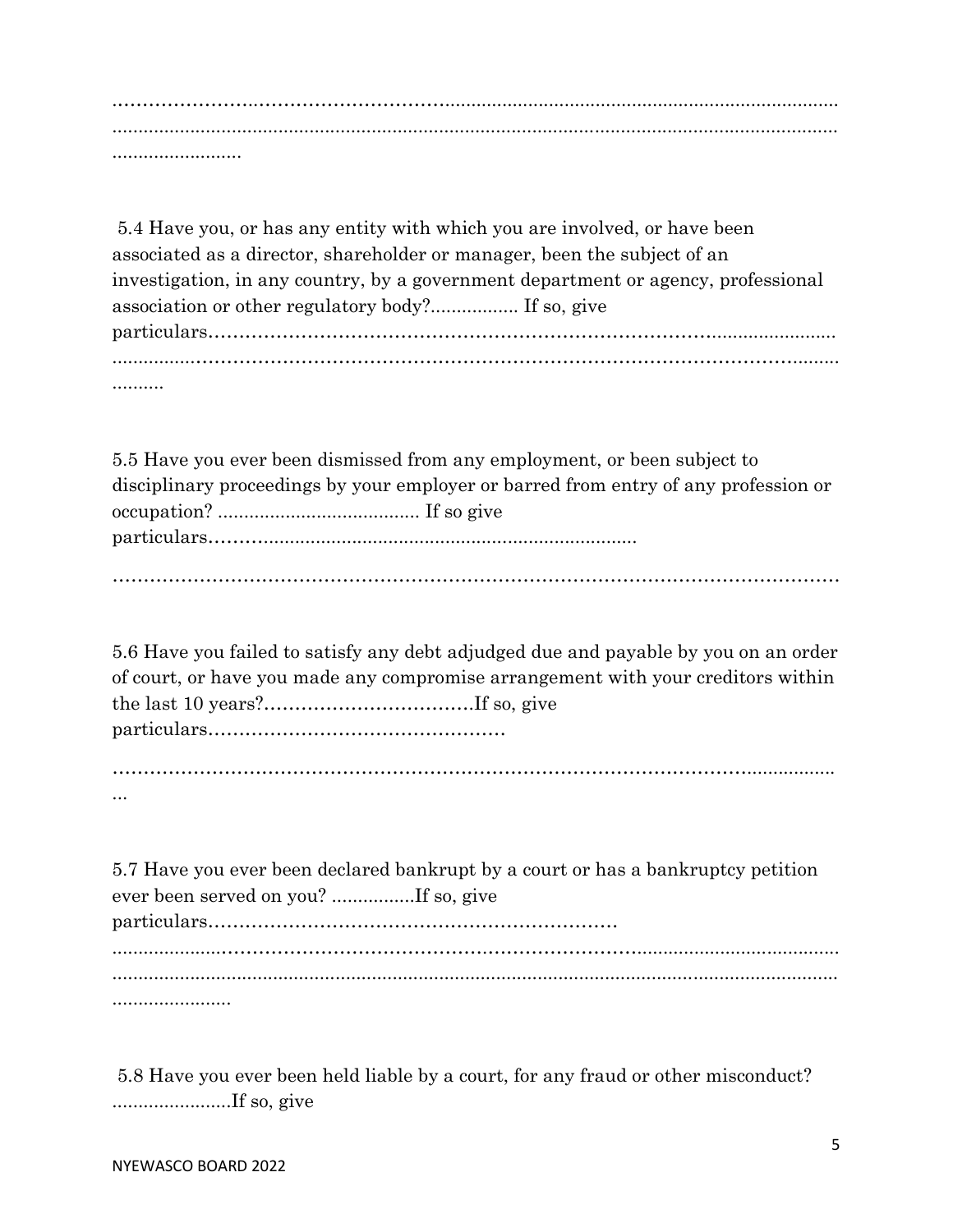particulars………...………………………………………………………………… ………………………………………………….……………….………………………..……… … ………………………………………………………………………………………………………

5.9 Has any entity with which you were associated as a director, shareholder or manager in any country made any compromise or arrangement with its creditors, been wound up or otherwise ceased business either while you were associated with it or within one year after you ceased to be associated with it? …… If so, give particulars

……………………………………………………………………………………………………… ……………………………………………………………………………………………………...

5.10 Are you presently, or do you, other than in a professional capacity, expect to be engaged in any litigation in any country? .............. If so, give particulars…………………………………….………………………………………………… ……………………………………………………………………………………………………… ………

5.11 Indicate the names, addresses, telephone numbers and positions of three individuals of good standing who would be able to provide a reference on your personal and professional integrity. The referees must not be related to you, and should have known you for at least five years.

i). …………………………....................…………..................................................................... ..... ii). …………………………………………………………….…………………………………… iii). …………………….…………………………………………….……………………………..

5.12 Is there any additional information which you consider relevant for the consideration of your suitability or otherwise for the position(s) held/to he held?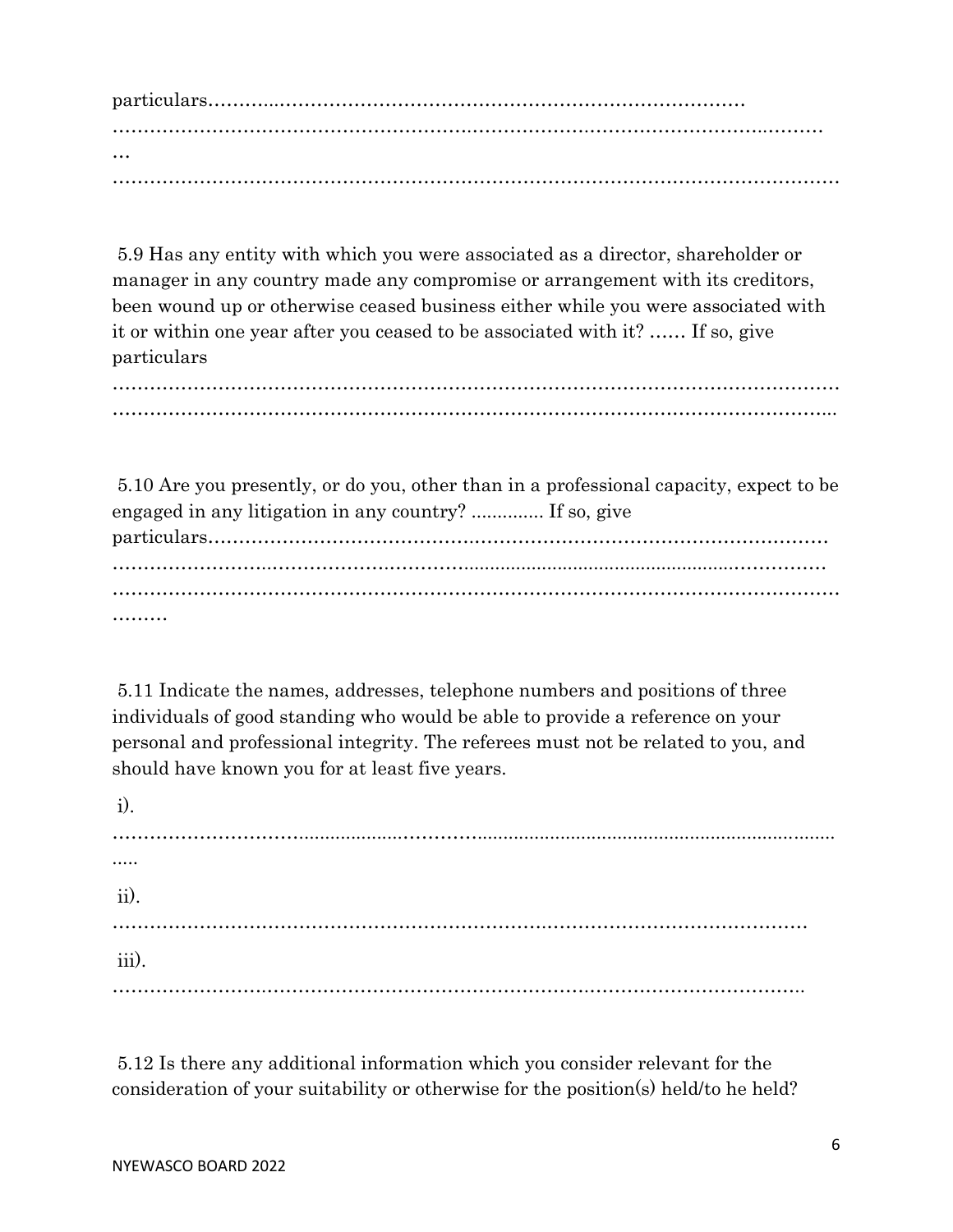…………………… if so give particulars

…………………………………………………………………………………………..

NOTE: The information given in response to this questionnaire shall be kept confidential by the NYEWASCO/WASREB except in cases provided for by law. The omission of material facts may represent the provision of misleading information.

6. DECLARATION I am aware that it is an offence to knowingly or recklessly provide any information, which is false or misleading in connection with an application for to serve in water service provider in Kenya. I am also aware that omitting material information intentionally or un-intentionally shall be construed to be an offence and may lead to rejection of my application and legal action being taken against the offender. I certify that the information given above is complete and accurate to the best of my knowledge, and that there are no other facts relevant to this application of which NYEWASCO/WASREB should be aware. I undertake to inform the NYEWSACO/WASREB of any changes material to the applications which may arise while the application is under consideration. Further, I confirm that I have agreed to fulfil the responsibilities related to this position.

WITNESSED BEFORE ME: SIGNED.............................................................................. (Witness) COMMISSIONER FOR OATHS/ MAGISTRATE

Name………..………………………………….……….…………………

Signature........................................................................................................

Address……………………………………………………………………..